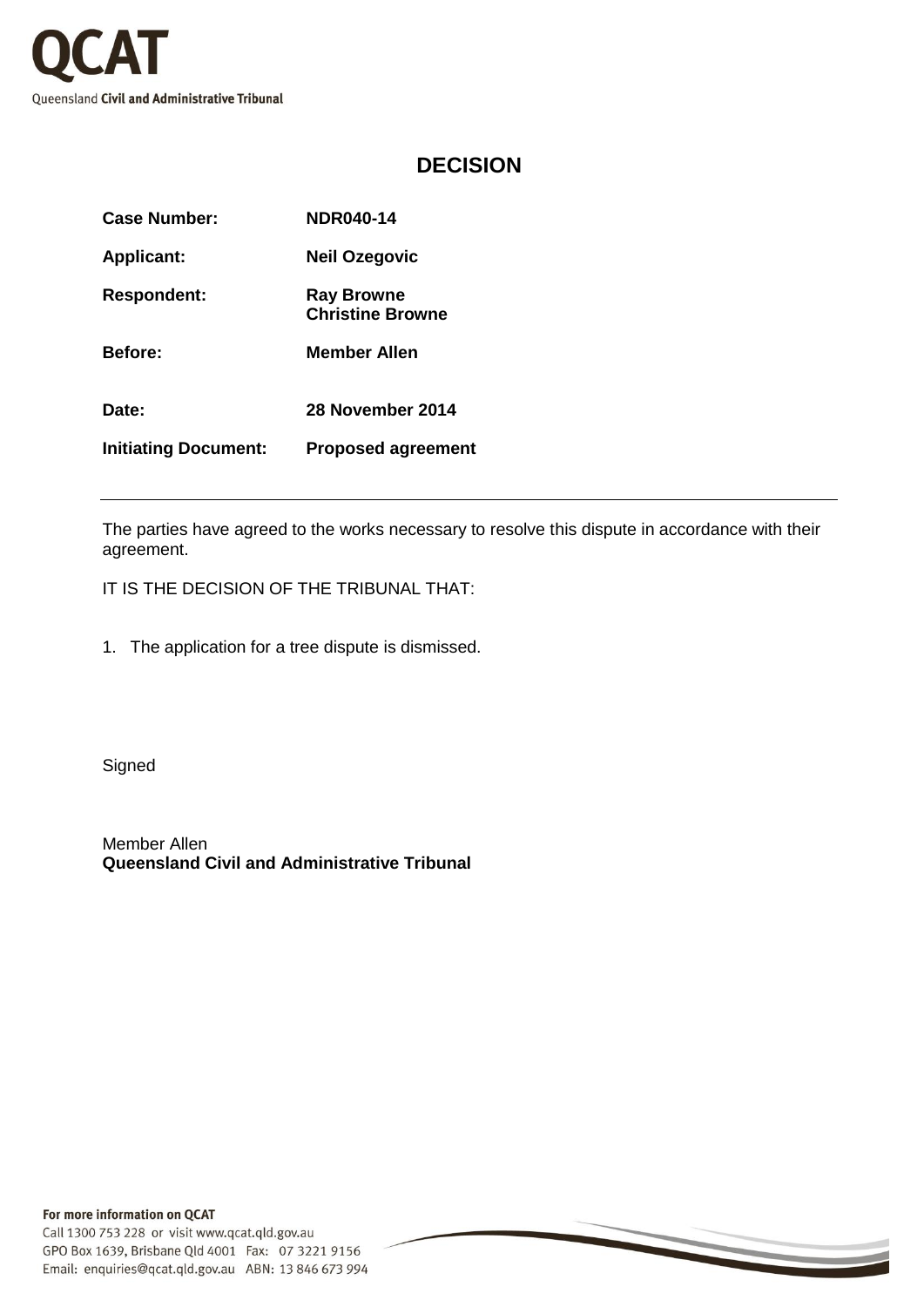

## **AGREEMENT**

| Case Number:       | <b>NDR040-14</b>                             |
|--------------------|----------------------------------------------|
| <b>Applicant:</b>  | <b>Neil Ozegovic</b>                         |
| <b>Respondent:</b> | <b>Ray Browne</b><br><b>Christine Browne</b> |
| <b>Before:</b>     | Member Allen                                 |
| Date:              | 28 November 2014                             |

THE PARTIES AGREE THAT:

THE TRIBUNAL PROPOSES THE FOLLOWING AGREEMENT THAT GIVE EFFECT TO THE ASSESSOR'S RECOMMENDATIONS:

- 1. The registered owner of the lot at 154 Bowen Road GLASS HOUSE MOUNTAINS QLD 4518 ("the Tree-Keeper") arrange to have the following works carried out on the tree/s the subject of the dispute ("the Works"):
	- (a) The Tallowwood (*Eucalyptus microcorys*) (Tree 1, see diagram) to have directional pruning to reduce the spread of tree canopies into and over the applicants land and fixed structures. To have crown pruning of tree canopy targeting crossing, rubbing, dead and redundant growth. To have target pruning of the lopped stubs to reduce the ongoing risk associated with poorly epicormic regrowth.
	- (b) The Scribbly Gum (*Eucalyptus racemosa)* (Trees 2 and 5, see diagram) to have directional pruning to reduce the spread of tree canopies into and over the applicants land and fixed structures. To have crown pruning of tree canopy targeting crossing, rubbing, dead and redundant growth. To have target pruning of the lopped stubs to reduce the ongoing risk associated with poorly epicormic regrowth.
	- (c) The Bloodwood (*Eucalyptus intermedia)* (Tree 4, see diagram) to have directional pruning to reduce the spread of tree canopies into and over the applicants land and fixed structures.
	- (d) The Scribbly Gum (*Eucalyptus racemosa)* (Tree 6, see diagram) to have directional pruning to reduce the spread of tree canopies into and over the applicants land and fixed structures.
- 2. The Works must be carried out:
	- (a) In accordance with Australian Standard 4373-2007 "*Pruning of amenity trees*";
	- (b) By an appropriately insured arborist with a minimum of Australian Qualifications Framework (AQF) level 5 in tree climbing or with Australian Qualifications Framework (AQF) level 3 in tree climbing under the supervision of an Australian Qualifications Framework (AQF) level 5 arborist in regard to Tree 5.

## For more information on QCAT